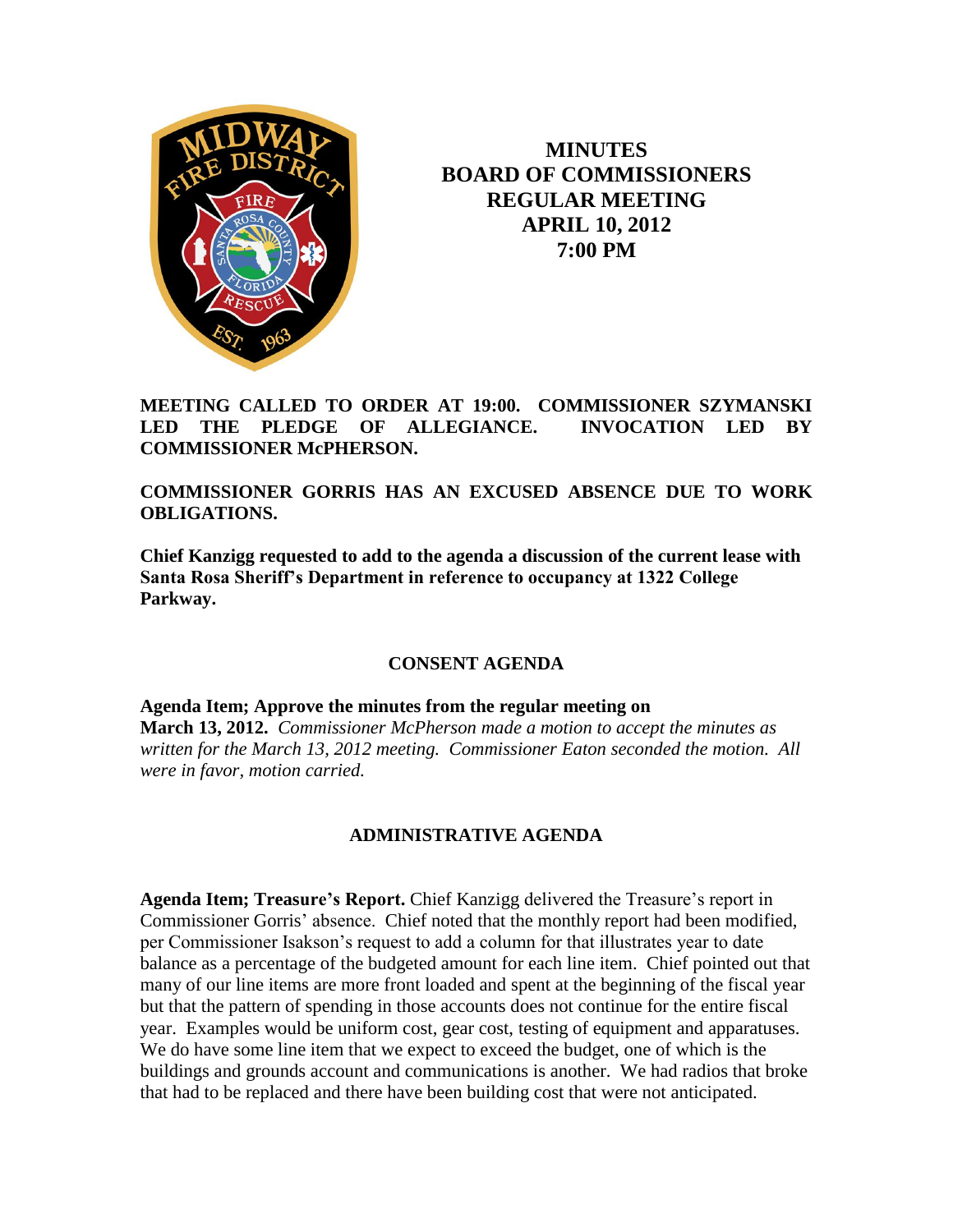Commissioner Szymanski asked if we recognized any line items at this point that we should be short on to cover the overage. Missy responded by stating that legal would be an example. We budgeted \$10,000 for legal but have been offered the ability to add the legal fees on the current lending changes into the note. Health insurance is another area. The board approved \$1250 to be spent for each employee to offset deductible cost. The total allowed cost is \$23,750 and to date the district has only spent \$3,050 of that. Commissioner Szymanski asked if Missy would be prepared at the next meeting to identify more of the line items that project to finish short in comparison to the ones projected to be over.

*Commissioner Isakson made a motion to accept the Treasurer's report as read. Commissioner Eaton seconded the motion. All were in favor, motion carried.*

**Agenda Item; SunTrust Bank refinance update.** The board of commissioners had agreed on March 13, 2012 to accept the bid present by SunTrust Bank to refinance station 35 and truck 37. The intent was to close on the loan April 10, 2012 in the board meeting. Missy Scarborough updated the board that the current holder of the note, Bank of the West, will not provide a payoff for the station. The initial contact was made on March  $8<sup>th</sup>$ with Bank of the West by Missy. Doug Dillion with SunTrust has also been working with Bank of the West on the district's behalf to obtain a quote. The delay is in reference to potential losses on the bank side between Bank of the West, current owner of the debt, and Poplar Leasing, original owner of the debt. The situation has been escalated to the supervisory level and the hope is for it to be resolved soon.

Commissioner McPherson asked question in reference to were there concerns that we would lose the rate offered or the deal altogether? Missy replied that it had never been said to her by anyone with SunTrust that they were concerned about this loan not happening and that SunTrust is aware that this situation is out of the district's control and is holding that rate for us for a bit longer. The rate would likely not be guaranteed for another 30 days but there is no anticipation of the delay taking that long. Commissioner Szymanski asked Commissioner Isakson, who works in lending, if this sounds normal/reasonable to her. Her reply was yes and no; she works in commercial and residential lending and government was so different all the way down to the lack of security behind the notes. Missy also shared the there was a true balance of \$2,050,000 owed on the assets and the resolution is worded not the exceed \$2,100,000 in order for the district to pay legal cost from loan proceeds.

Commissioner Szymanski read Resolution 12 01 out load:

A RESOLUTION OF THE BOARD OF COMMISSIONERS OF MIDWAY FIRE DISTRICT, FLORIDA, AUTHORIZING THE BORROWING OF THE PRINCIPAL AMOUNT OF NOT TO EXCEED \$2, 100,000 ON A TERM LONN BASIS FROM SUNTRUST EQUIPMENT & LEASING CORP., TO REFUND ON A CURRENT BASIS CERTAIN OBLIGATIONS OF THE DISTRICT; PROVIDING FOR THE ISSUANCE OF A CAPTIAL IMPROVEMENT REVENUE REFUNDING NOTE, SERIES 2012 TO EVIDENCE THE DISTRICT'S OBLIGATION TO REPAY SUCH TERM LOAN; PROVIDING FOR THE PAYMENT OF THE NOTE AND THE EXECUTION AND DELIVERY OF A LOAN AGREEMENT AND RELATED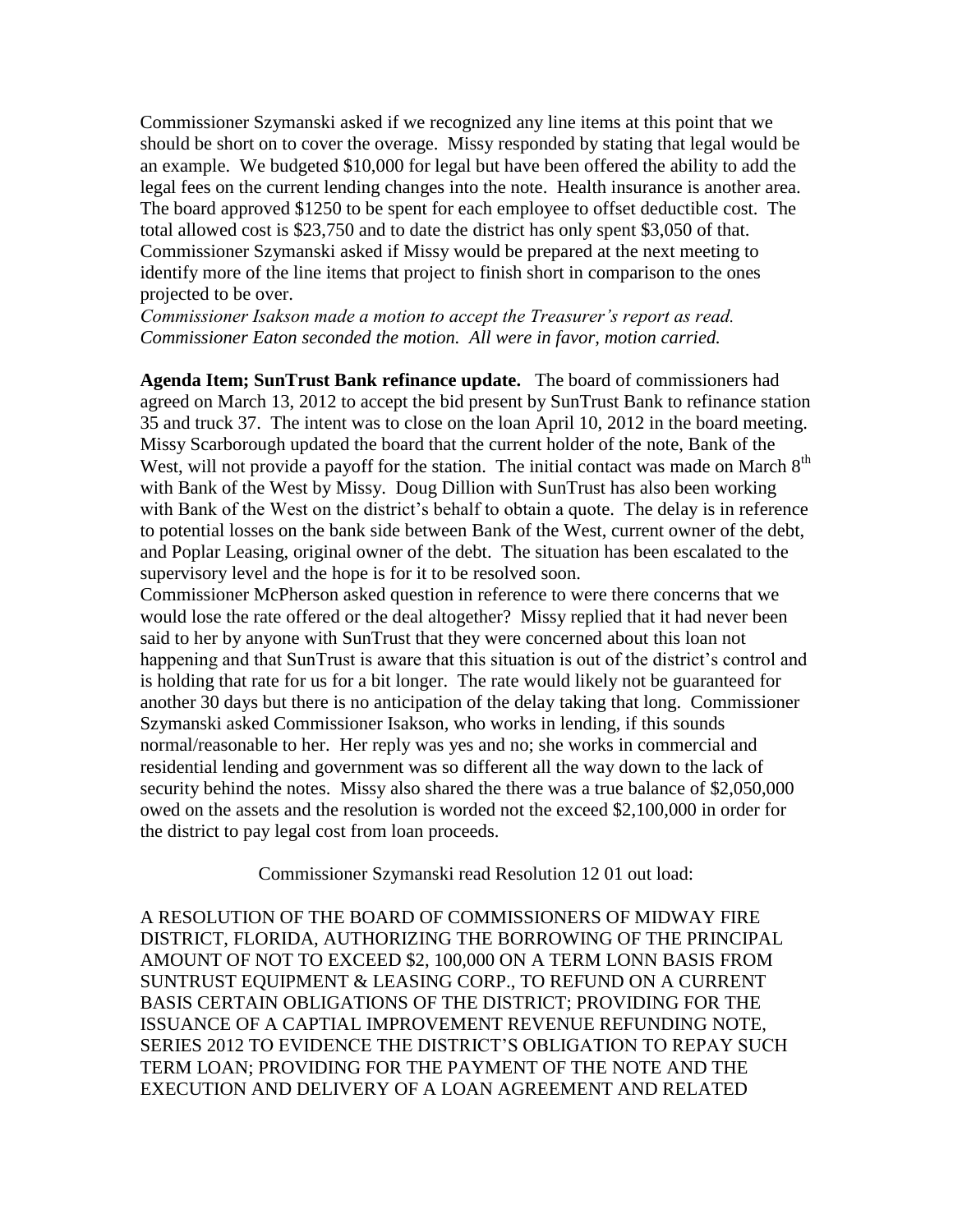FINANCING DOCUMENTS IN CONNECTION THEREWITH COVENANTING TO BUDGET AND APPROPRIATE FROM LEGALLY AVAILABLE NON-AD VALOREM REVENUES IN AMOUNTS NECESSARY TO PAY THE PRINCIPAL OF AND INTEREST ON SUCH NOTE AND ALL OBLIGATIONS DUE THEREUNDER; AUTHORIZING FURTHER OFFICIAL ACTION IN CONNECTION WITH THE DELIVERY OF THE NOTE AND PROVIDING AN EFFECTIVE DATE.

*Commissioner McPherson made a motion to include the legal fee into the financing of the assets. Commissioner Isakson seconded the motion. All were in favor, motion carried*.

*Commissioner McPherson made a motion to adopt Resolution 12 01. Commissioner Eaton seconded the motion. All were in favor, motion carried.* 

*Commissioner Isakson made a motion to approve the loan agreement. Commissioner Eaton seconded the motion. All were in favor, motion carried.*

Missy also made the board aware that in reference to the conversion from Regions Bank to SunTrust Bank and with keeping things the way they are set up now, SunTrust needs for it to be documented in this meeting that Chief Kanzigg's credit card issues by SunTrust Bank will have access to withdraw cash from the account and to notate what the limit is. Commissioner Szymanski asked what the limit is currently. Missy replied that the limit is \$400 per day.

*Commissioner McPherson made a motion to allow Chief Kanzigg access to withdraw cash from the SunTrust credit card account with a limit of \$400 per day. Commissioner Isakson seconded the motion. All were in favor, motion carried.*

**Agenda Item; Appoint a new member to the Pension Board.** Chief Kanzigg made the Board aware that Reese Swartz's seat on the Pension Board has expired. Reese serves in a seat that is appointed by the Board of Fire Commissioners. The seat expired on 2/28/2012. Commissioner McPherson has spoken to several people about the position but can't find anyone who has the time. Commissioner Szymanski requested that the item be tabled to the next meeting to give a gentleman in attendance tonight the opportunity to learn more about the Pension Board and to give the commissioner time to find someone Chief Kanzigg agreed to advertise the position on the district's web site and the social media page.

**Agenda Item; Approval to remove the tandem hazmat trailer from inventory list and advertise for sealed minimum bid of \$2,000.** Chief Kanzigg made the board aware of the fact that the trailer is not being used. The minimum bid of \$2,000 was derived from the age of the trailer, the cost of the new tires that are needed and the weather effects on it. Commissioner McPherson asked to make sure that we remove any and all MFD insignia before changing ownership of the trailer.

*Commissioner McPherson made a motion to approve the Chief's recommendation and place the trailer in surplus. Commissioner Eaton seconded the motion. All were in favor, motion carried.*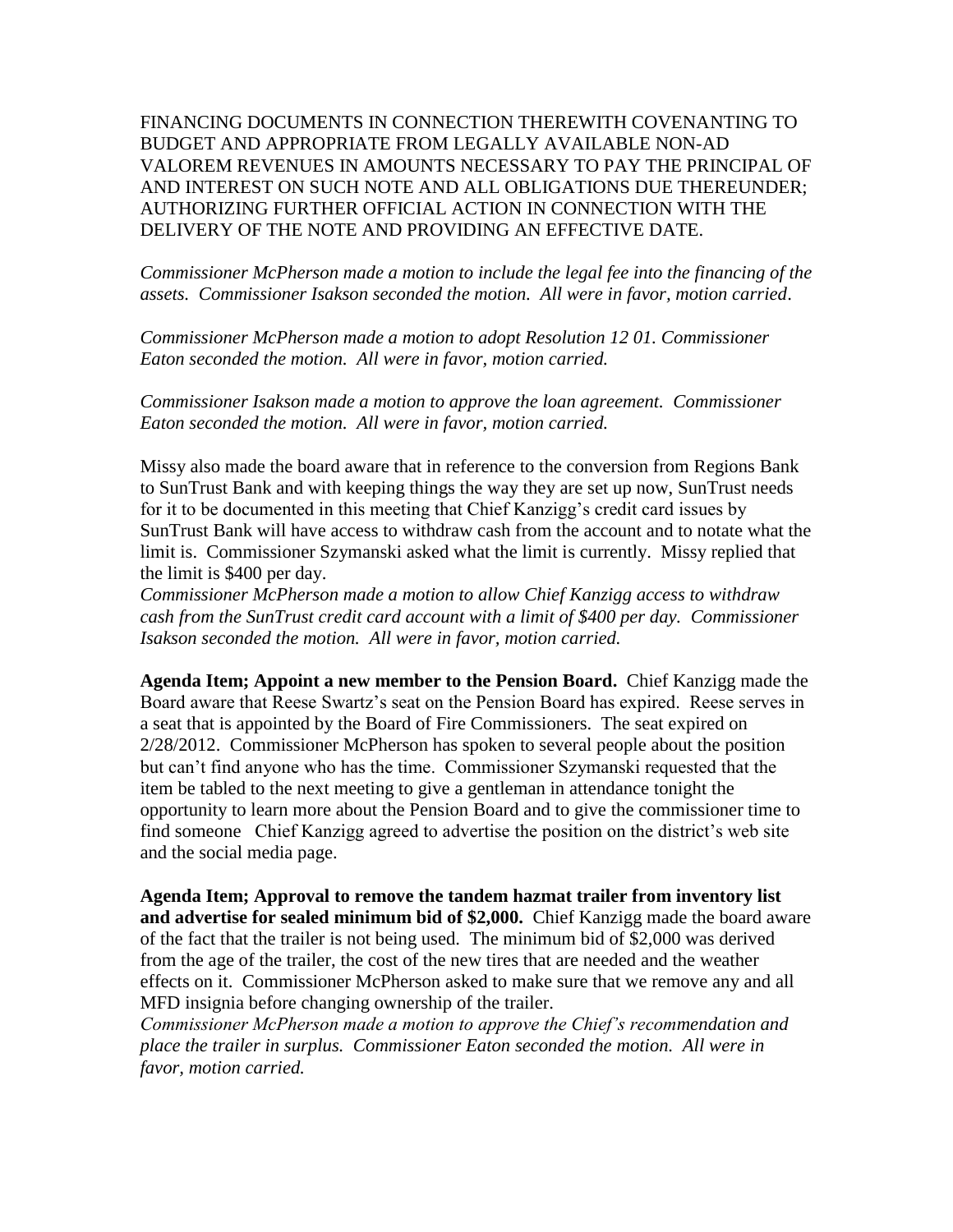**Agenda Item; Approve Fire Year Plan.** Chief Kanzigg noted that there was a change from last month's proposed 5 year plan. Commissioner Szymanski requested that any language about the millage rate being at 1.7 in future be removed based on Commissioner Gorris's earlier mention statement of potentially being able to sustain at 1.6 mills. Chief Kanzigg was emailed a statement on the 5 year plan from Commissioner Gorris in his absence to be shared with the board. In summary, Commissioner Gorris recommends adopting the 5 Year Plan, move forward with the promotions of the BC position and the LT position and then reevaluate the expenditures listed in the 5 Year Plan once the estimates have been produced by the Property Appraiser and the 2013 MFD budget has been approved and adopted.

The board as a whole had in depth conversation in reference to the moving forward of promotions of the Battalion Chief and Lieutenants positions. Chief Kanzigg shared in when Stephen Demeter left as the fire chief; he stepped up from Battalion Chief to fill that role. At the time, the board voted not to fill the Battalion position that had been left vacant by Jonathan stepping up. So now, every third day, for the last 4 years, he is on call for a full 24 hours, in addition to his 40 hour a week job. He can't get more than  $\frac{1}{4}$ mile from vehicle really at all times, leave church to respond to call, can't have date with wife, goes everywhere in his Midway vehicle, vacations are almost unheard of.... he feels that he is about at his limit. This is not to say that he isn't very thankful for his job because he is thankful to be employed as the Fire Chief. Chief Kanzigg also shared that by the fact that he simply can't be physically in 2 places at once, the administrative side of things has suffered the most in the short fall. By filling the third BC position the team will gain consistency among all 3 shifts in operational functions as well as administratively how things are handled when there issues that need resolving. Commission McPherson and Commissioner Isakson were in agreement that enough had been asked of Chief Kanzigg and that it was possible to force a person into burn out. Commissioner McPherson feels that Chief Kanzigg has been asked to sacrifice enough. Commissioner Szymanski asked where will the burden be shifted to if lifted from Chief Kanzigg. One of the shifts will be short a firefighter. Battalion Chief Perkins and Fire Fighter Paramedic Jake Noa both spoke up in favor of the promotions. Commissioner Szymanski just wants to make certain that everyone is aware that the money has to come from somewhere so some other area might suffer in order to make this happen. The addition to the 2012 budget is projected to be \$9,000. Commissioner Isakson pointed out that we budgeted \$10,000 for legal this year and just agreed to add that to the financing of station 35. The projected savings over the life of the loan on the station will amply justify adding the legal cost of \$10,000 or whatever it be to the principal balance so the extra \$9,000 for the promotions has been covered right there. She also pointed out that we are at the 6 month mark in the year and collectively, we are at about 50% of the budget meaning we are on task. Line item by Line item we may have overages and underage and the specific line item for salaries may not cover the additional but the money is in the budget.

*Commissioner McPherson made a motion to approve the 5 Year Plan. Commissioner Isakson seconded the motion. All were in favor, motion carried.*